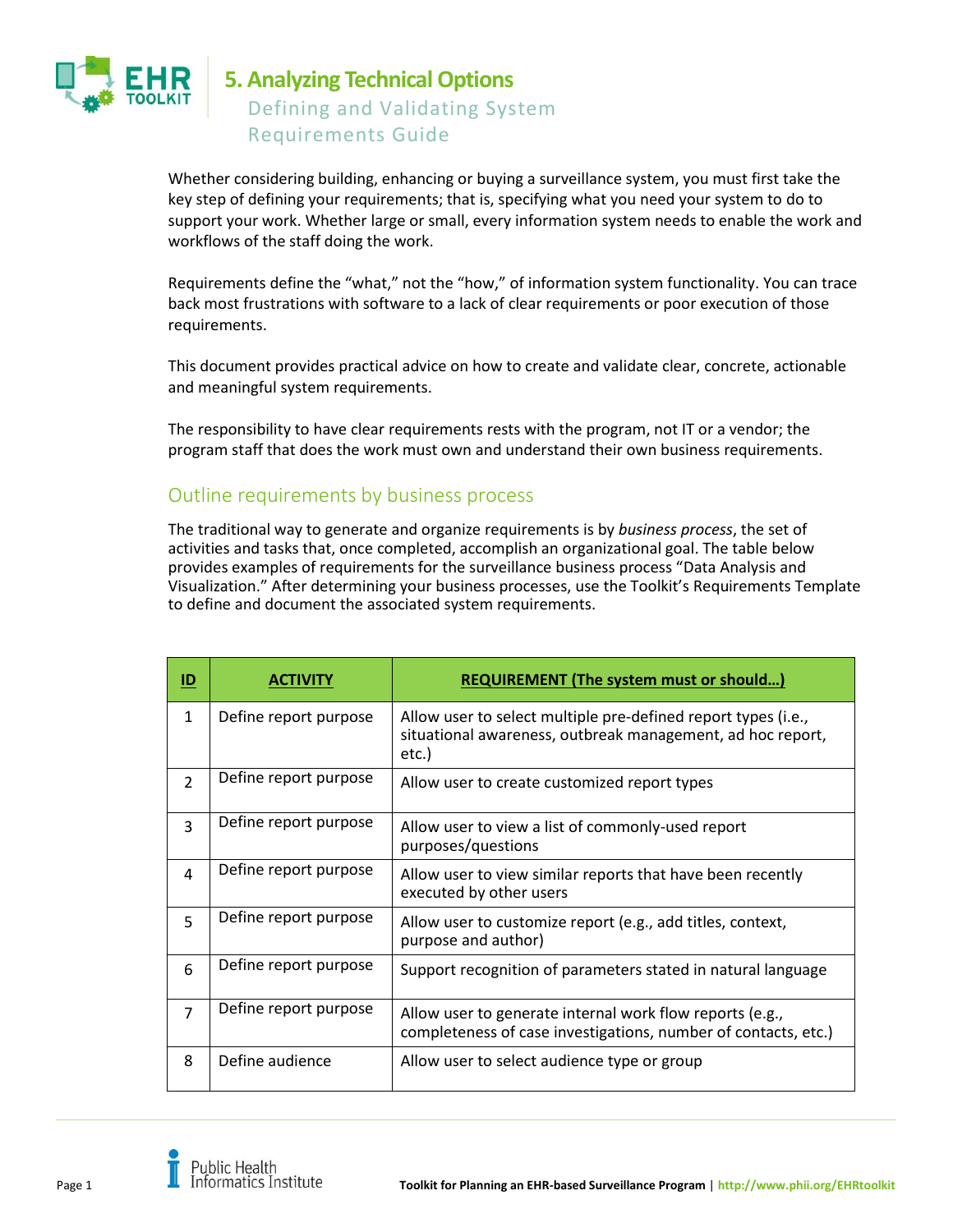

# **5. Analyzing Technical Options** Defining and Validating System Requirements Guide

| ID | <b>ACTIVITY</b>   | <b>REQUIREMENT (The system must or should)</b>                                                                                   |
|----|-------------------|----------------------------------------------------------------------------------------------------------------------------------|
| 9  | Define audience   | Allow for pre-defined audience types/groups                                                                                      |
| 10 | Define audience   | Allow for user-defined types/groups                                                                                              |
| 11 | Define audience   | Prompt user with questions to assist with defining audience                                                                      |
| 12 | Define audience   | Allow user to maintain contact information for report recipients<br>(e.g., name, title, email, phone, language preference, etc.) |
| 13 | Define audience   | Support ability to interface with contact management system                                                                      |
| 14 | Define audience   | Allow user to easily create, save and modify contact data                                                                        |
| 15 | Define audience   | Allow user to select audience level of education                                                                                 |
| 16 | Define parameters | Allow user to select multiple variables for analysis                                                                             |
| 17 | Define parameters | Allow for pre-defined parameters                                                                                                 |
| 18 | Define parameters | Allow user-defined variables (e.g., age = 1 year to 2<br>years+5days)                                                            |
| 19 | Define parameters | Support Boolean search logic                                                                                                     |
| 20 | Define parameters | Allow user to save selected parameters for future use                                                                            |

Note that the template enables you to also document high, medium or low priority. This is important because system development/enhancement seldom involves everyone getting everything they want.

# Benefits of requirements

Well-written requirements tend to offer:

- A higher return on technology investments
- A faster reaction to changing business situations
- Decreased frustration and stress for all involved
- Reduced misunderstanding in communication

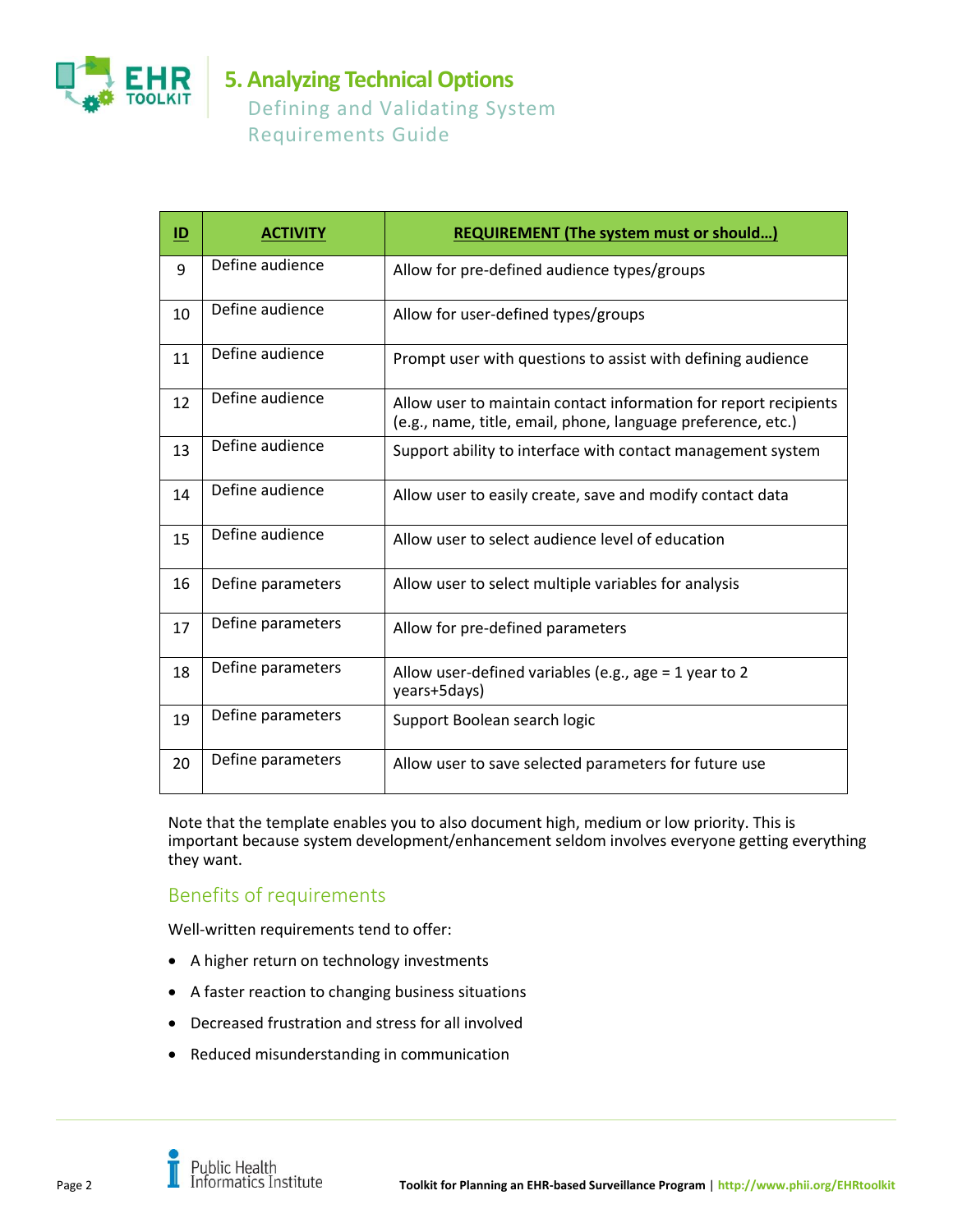

- Fewer unneeded features
- Better relationships with your internal or external system developers
- Greater leverage when working with a central IS department/unit

### Basic principles for defining requirements

Good requirements tend to follow some basic principles:

- **Be simple**: State one thing and state it well; don't use compound sentences (and, or, but), and avoid using limiting phrases.
- **Be complete**: Do not depend on other sources of information, and always include a subject, verb and object. For example, instead of writing "Submit an application," write, "Website visitor should be able to submit an application for health insurance coverage."
- **Be well-structured**: Identify an actor and describe what the actor should or should not do. For example, write, "Underwriting should process applications within one business day," rather than, "Applications must be processed by underwriting within one business day."
- **Emphasize** *what***, not** *how*: A good requirement emphasizes what should be done or what the results should be, not how to do it or obtain those results. To do this, a requirement needs to:
	- o Avoid preconceived solutions.
	- o Describe business logic (rules), not technology solution.
	- o Express the "what" (destination), not the "how" (journey).

When defining requirements, remain particularly vigilant about the last point. Teams often default to conversations about how to do things rather than what needs to be done. For example, your team might come up with:

#### *The order form should provide a drop down box of state abbreviations*

This requirement focuses more on *how* to capture particular information and doesn't include an actor. A better requirement would be:

*The system should allow the customer to provide a valid state abbreviation*

By simply stating what you need the system to enable rather than the specific approach to providing a state abbreviation, you allow developers to determine or recommend options to enable this function. They may know of additional, perhaps better ways to accomplish a given requirement than your team may know.

For a video overview of functional requirements, go to **[https://www.phii.org/phii](https://www.phii.org/phii-voices/functional-requirements)[voices/functional-requirements](https://www.phii.org/phii-voices/functional-requirements)**.

For an animated overview of defining requirements, using active surveillance as an example, see **<http://phii.org/crdm/defining-requirements.html>**

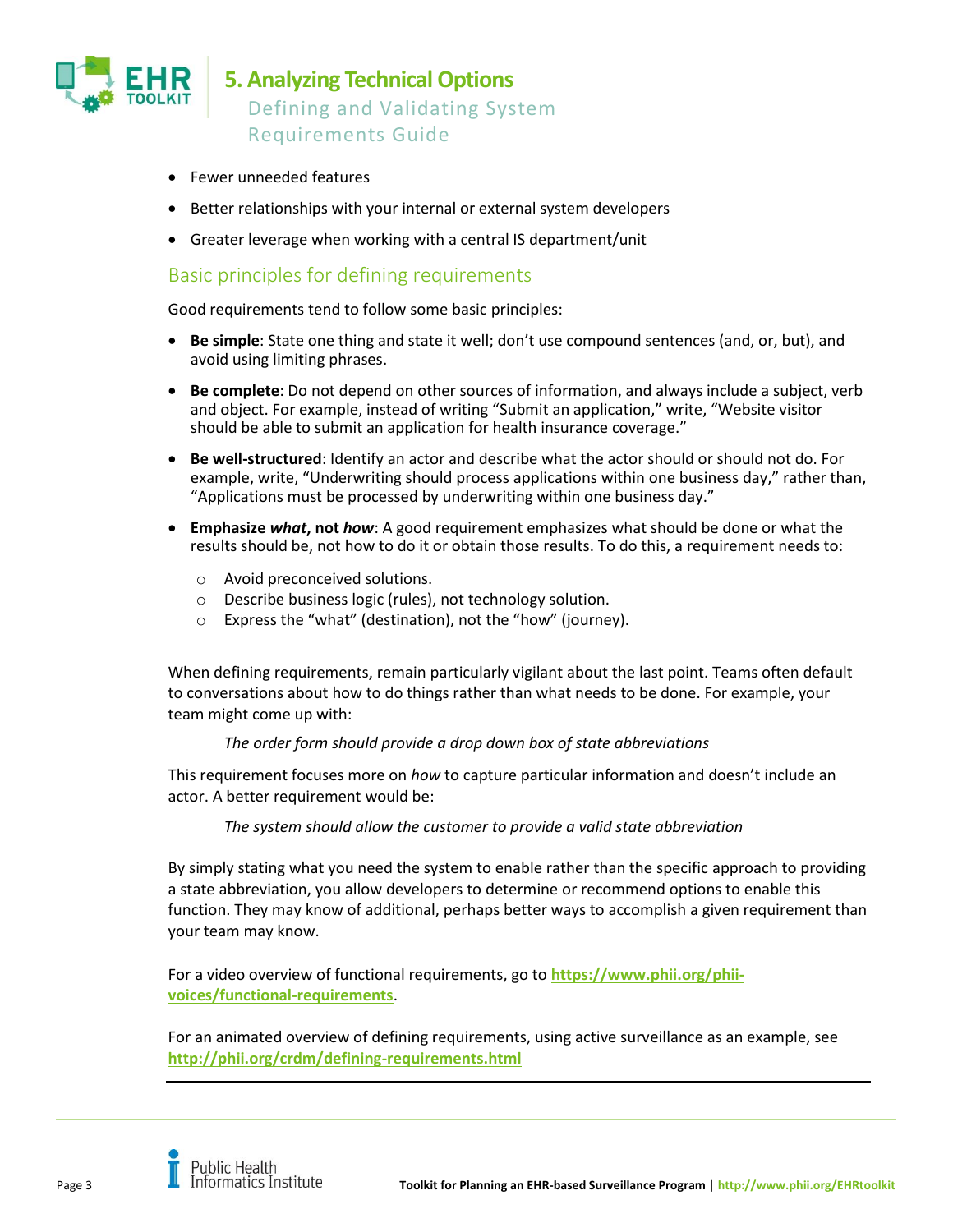

## Validating your requirements

Once you've identified required and optional functional system requirements, you will want to validate them through one or more processes. Depending on your situation, you may use one or more of the methods described below. Regardless of the method you choose, be sure to involve all of your stakeholders, particularly users, and stop once you have achieved consensus.

# Checklist for validation

Look through your requirements and verify that they are:

- Accurate
- Consistent
- Feasible
- Able to be validated
- Clear and simple to understand
- Numbered for reference
- A single requirement per statement; not multiple requirements lumped together

### Desk checking

Desk checking involves asking individual stakeholders to conduct a written review of your requirements. When desk checking, a stakeholder:

- 1. Reads the document through without documenting defects
- 2. Determines and documents any missing major aspects
- 3. Determines and documents the clarity of the document structure
- 4. Reads through the checklist to remember particular points to consider
- 5. Rereads the document with the checklist in mind
- 6. Records defects and queries noticed
- 7. Sends the list to his or her business analyst and keeps a copy

### Walkthrough

Walkthroughs are facilitated group reviews of the requirements. When conducting a walkthrough:

- 1. Gather a group (usually ten or fewer) to discuss the requirements and find defects
- 2. Ask the business analyst to be an observer and resource
- 3. Assign a neutral facilitator
- 4. "Walk through" the document page by page, looking for and recording defects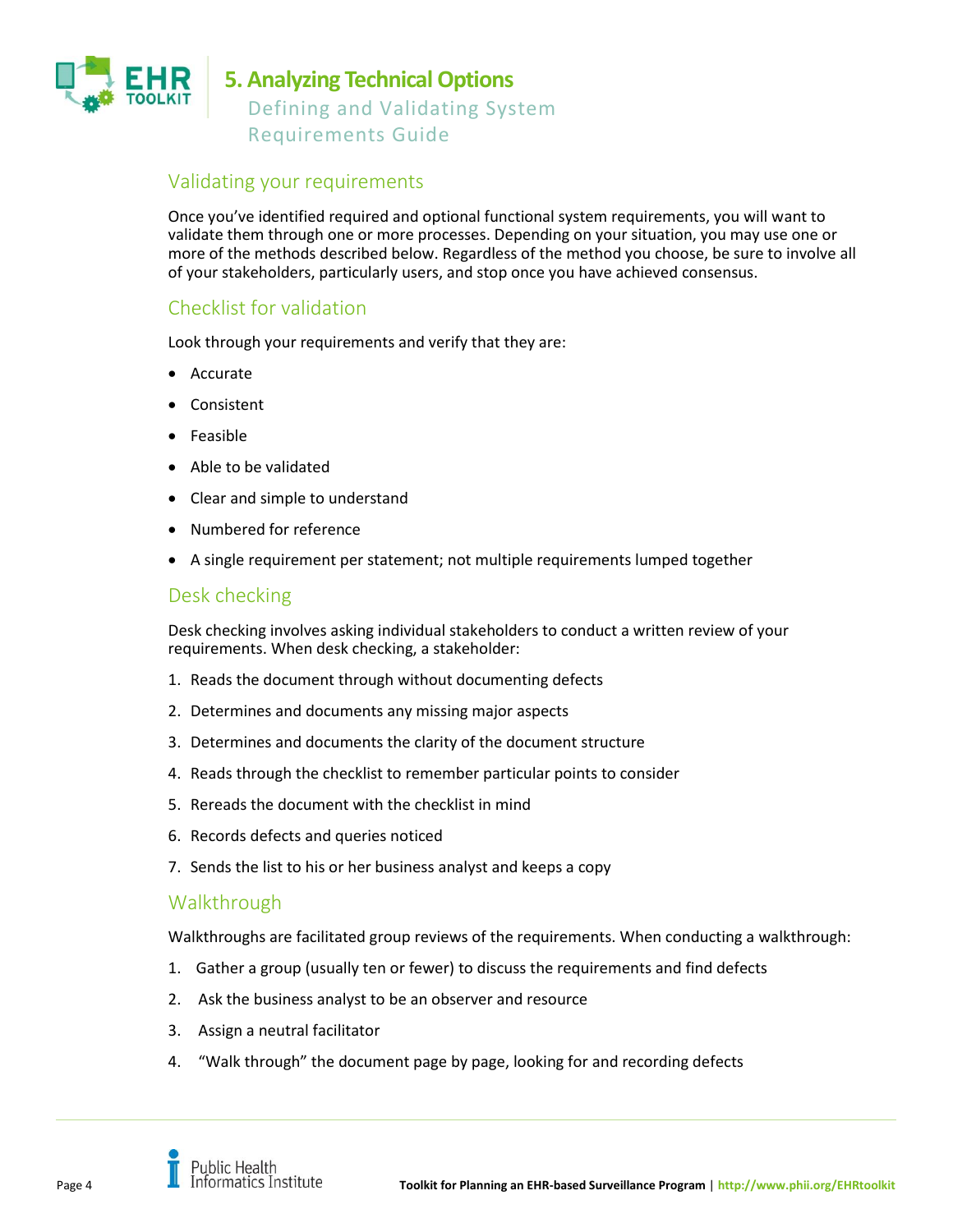

**5. Analyzing Technical Options** Defining and Validating System Requirements Guide

- 5. Use the checklist above and jot your thoughts
- 6. Have your facilitator or analyst make a list of defects and queries for document revision

### Peer review

The peer review resembles a walkthrough; it is highly structured and follows a set of rules or guidelines. Use peer review when validating high-risk projects with the goal of lessening risks by identifying as many defects as possible.

#### Guidelines for peer review

Consider adhering to the following guidelines when conducting your peer review:

- 1. Define groups of four to five peers to represent various functional groups (i.e., create a peer group for users and a peer group for management).
- 2. Have each member:
	- Prepare for the peer review meeting by performing an individual review using a checklist
	- Bring a list of defects found to the meeting
	- Track preparation time
	- Assume one of the following specific facilitator roles during the meeting:
		- o **Author**: makes sure people understand the intent of a requirement, makes revisions after the meeting.
		- o **Facilitator**: sends out agenda and pre-meeting instructions, facilitates meeting, and makes sure revisions are made.
		- o **Reader**: reads each requirement in turn to introduce it.
		- o **Recorder**: takes notes on all problems identified; should indicate seriousness.
		- o **Timer**: provides time checks at quarter, half and three-quarter meeting intervals.
- 3. Ensure reviews last no more than two hours including a break.
- 4. Focus on finding problems and only problems—not solutions.

#### Procedures for peer review

The following section lists typical procedures involved in a peer review, along with the role that will carry out each procedure:

- 1. Before the meeting:
	- Facilitator identifies participants and sends out requirements and supporting materials for review.
	- Facilitator schedules the meeting, taking into account time demands on participants.